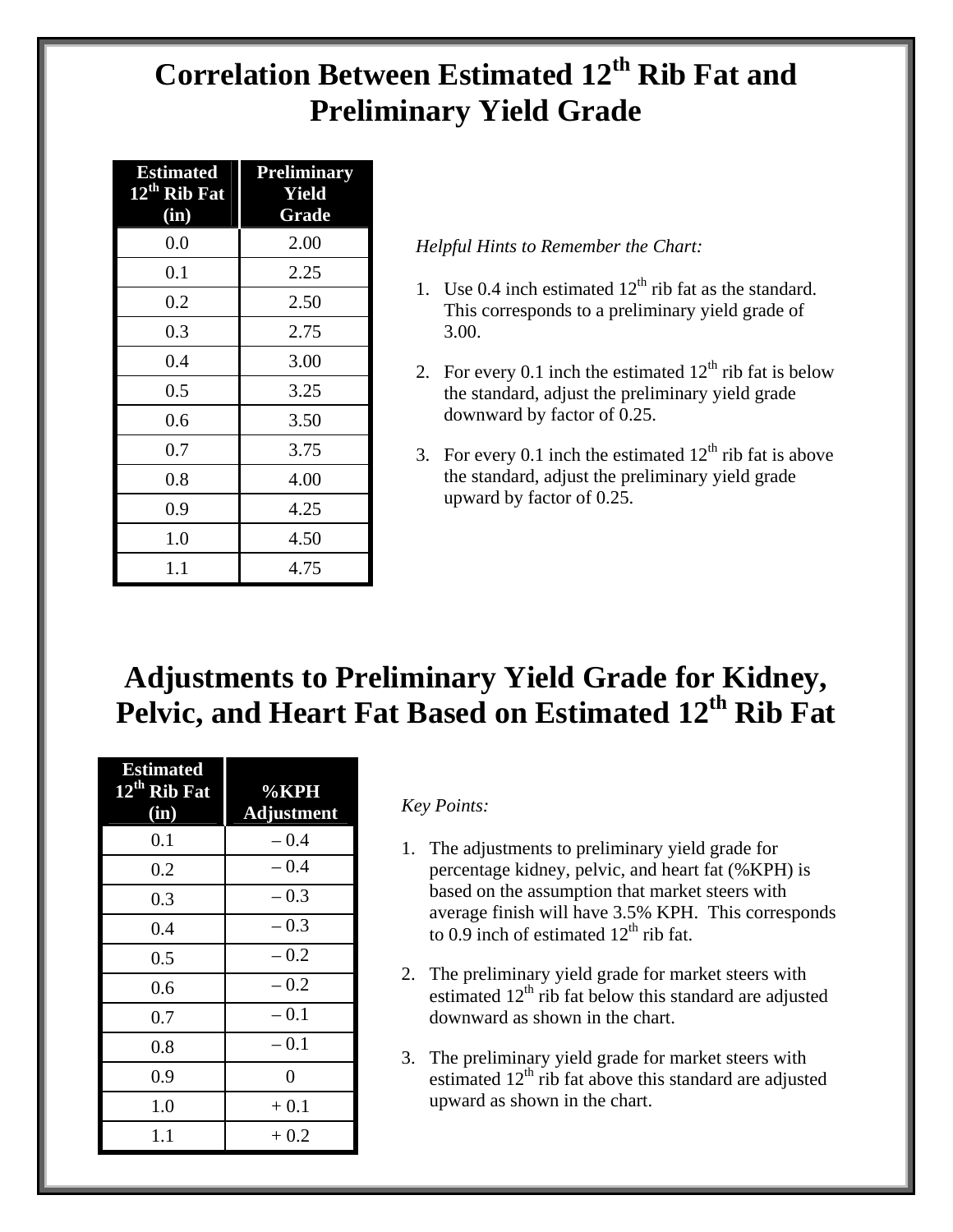## **Standard (Expected) Rib Eye Area for Market Steers**

|                    | <b>Hot Carcass</b> | <b>Standard Rib</b> |  |  |
|--------------------|--------------------|---------------------|--|--|
| <b>Live Weight</b> | Weight             | <b>Eye Area</b>     |  |  |
| $(lbs)$            | (lbs)              | $(in^2)$            |  |  |
| 645                | 400                | 8.6                 |  |  |
| 685                | 425                | 8.9                 |  |  |
| 726                | 450                | 9.2                 |  |  |
| 766                | 475                | 9.5                 |  |  |
| 806                | 500                | 9.8                 |  |  |
| 847                | 525                | 10.1                |  |  |
| 887                | 550                | 10.4                |  |  |
| 927                | 575                | 10.7                |  |  |
| 968                | 600                | 11.0                |  |  |
| 1,008              | 625                | 11.3                |  |  |
| 1,048              | 650                | 11.6                |  |  |
| 1,089              | 675                | 11.9                |  |  |
| 1,129              | 700                | 12.2                |  |  |
| 1,169              | 725                | 12.5                |  |  |
| 1,210              | 750                | 12.8                |  |  |
| 1,250              | 775                | 13.1                |  |  |
| 1,290              | 800                | 13.4                |  |  |
| 1,331              | 825                | 13.7                |  |  |
| 1,371              | 850                | 14.0                |  |  |
| 1,411              | 875                | 14.3                |  |  |
| 1,452              | 900                | 14.6                |  |  |
| 1,492              | 925                | 14.9                |  |  |
| 1,532              | 950                | 15.2                |  |  |
| 1,573              | 975                | 15.5                |  |  |
| 1,613              | 1,000              | 15.8                |  |  |
| 1,653              | 1,025              | 16.1                |  |  |
| 1,694              | 1,050              | 16.4                |  |  |
| 1,774              | 1,100              | 16.7                |  |  |
| 1,815              | 1,125              | 17.0                |  |  |
| 1,855              | 1,150              | 17.3                |  |  |
| 1,895              | 1,175              | 17.6                |  |  |
| 1,935              | 1,200              | 17.9                |  |  |
| 1,976              | 1,225              | 18.2                |  |  |
| 2,016              | 1,250              | 18.5                |  |  |
| 2,056              | 1,275              | 18.8                |  |  |
| 2,097              | 1,300              | 19.1                |  |  |

*Key Points:* 

- 1. Hot carcass weight is calculated by multiplying live weight by a standard dressing percentage of 62%.
- 2. The standard (or expected) rib eye area increases by  $0.\overline{3}$  in<sup>2</sup> for every 25 lb increase in hot carcass weight. Or, stated another way, the standard (or expected) rib eye area increases by  $0.1 \text{ in}^2$  for every 8 lb increase in hot carcass weight.
- 3. For each  $1.0 \text{ in}^2$  the estimated rib eye area for a market steer is below the standard rib eye area, 0.3 is added to the preliminary yield grade.
- 4. For each  $1.0 \text{ in}^2$  the estimated rib eye area for a market steer is above the standard rib eye area, 0.3 is subtracted from the preliminary yield grade.
- 5. If the estimated rib eye area is the same as the standard rib eye area, no adjustment is made to the preliminary yield grade.